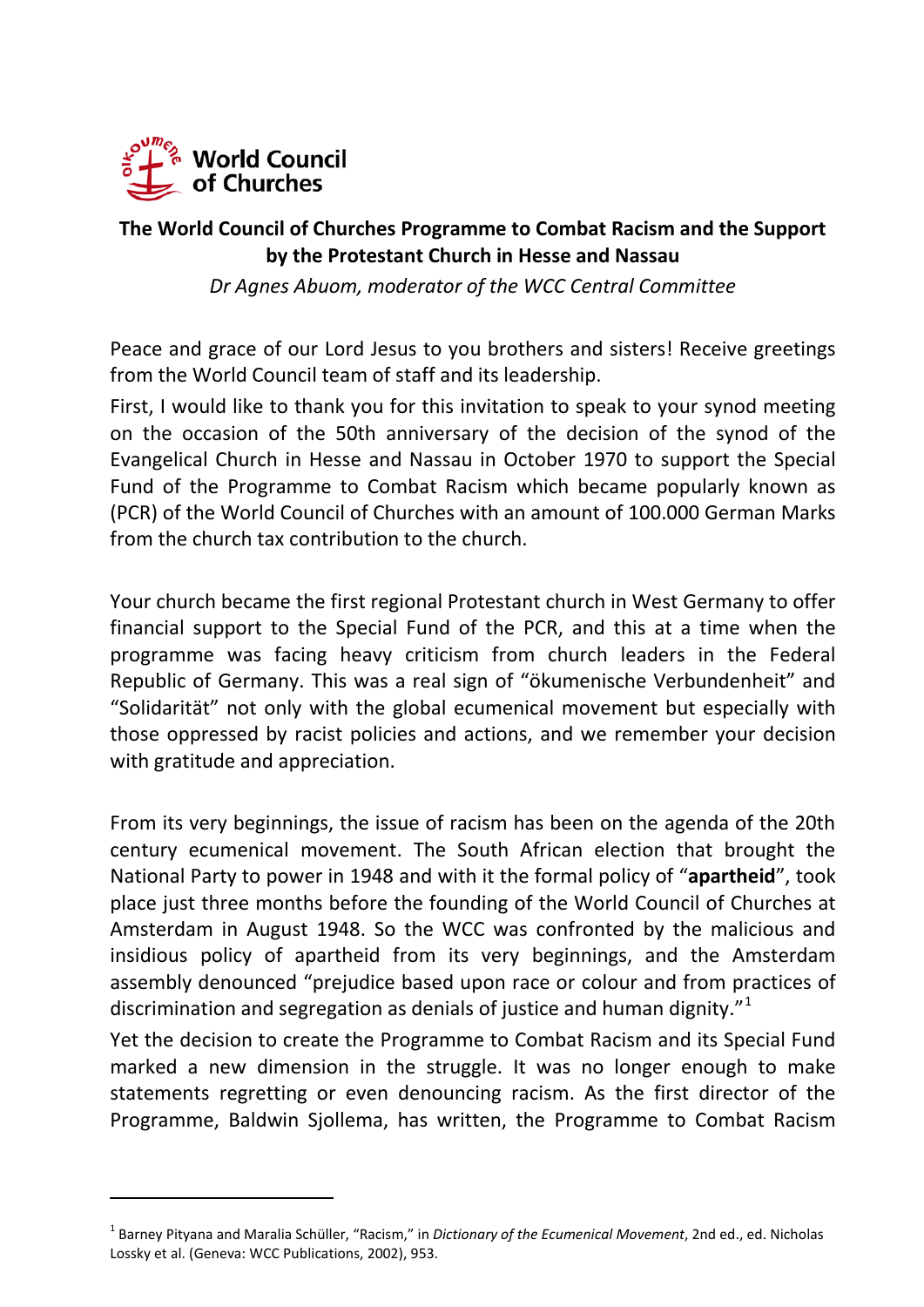"was the result of a new awareness of the need to change racist structures and work for a redistribution of power."<sup>[2](#page-1-0)</sup>

The impetus for the Programme to Combat Racism came from the Uppsala assembly of the WCC in 1968, impelled by the assassination of Martin Luther King in April 1968, three months before he was due to give the opening sermon at the assembly. This placed the issue of racism on the agenda of the assembly with a new urgency. The Black US writer James Baldwin was invited to speak to delegates (much in his address is still relevant today), and the assembly called for the establishment by the WCC of a "coordinated secretariat on the elimination of racism."[3](#page-1-1)

The meeting of the central committee in Canterbury the following year (1969) had before it a proposal to create an "ecumenical programme to combat racism," initially intended, as a five-year programme. Re-reading the proposal more than 50 years later, it is shocking how much of it still speaks to the current world situation, "time is running out," the proposal stated then.<sup>[4](#page-1-2)</sup>

It confessed that "churches have participated in racial discrimination" and that "many religious institutions of the white northern world have benefitted from racially exploitative economic systems."

The proposal went on to call upon churches "to move beyond charity, grants and traditional programming to relevant and sacrificial action among all," and to "become agents for the radical restructuring of society." There can be no justice in our world, it stated, "without a transfer of economic resources to undergird the redistribution of political power and to make cultural self-determination meaningful."

Churches, it said, that have "benefited from racially exploitative economic systems should immediately allocate a significant proportion of their total resources, without exercising paternalistic mechanisms of control, to organizations of the racially oppressed or organizations supporting victims of racial injustice."

<span id="page-1-0"></span><sup>&</sup>lt;sup>2</sup> Baldwin Sjollema, *Never Bow to Racism* (Geneva: WCC Publications, 2015), 184.<br><sup>3</sup> Nexman Coodall, ed., The Unnegle Report 1968, Official report of the Fourth Ass.

<span id="page-1-1"></span><sup>&</sup>lt;sup>3</sup> Norman Goodall, ed., *The Uppsala Report 1968. Official report of the Fourth Assembly of the World Council of Churches* (Geneva: World Council of Churches, 1968), 242, WCC Digital Archive:

https://archive.org/details/wcca14/page/242/mode/2u.

<span id="page-1-2"></span><sup>&</sup>lt;sup>4</sup> See the "Plan for an Ecumenical Programme to Combat Racism," Appendix XX, and the attached proposal to transfer funds from the WCC reserves to the Special Fund, Appendix XXI, in the *Minutes and Reports of the Twenty-Third Meeting*, Central Committee, World Council of Churches, August 12th-22nd, 1969, 270-279, WCC Digital Archive: https://archive.org/details/twentythirdmeeti00unse/page/270/mode/2up.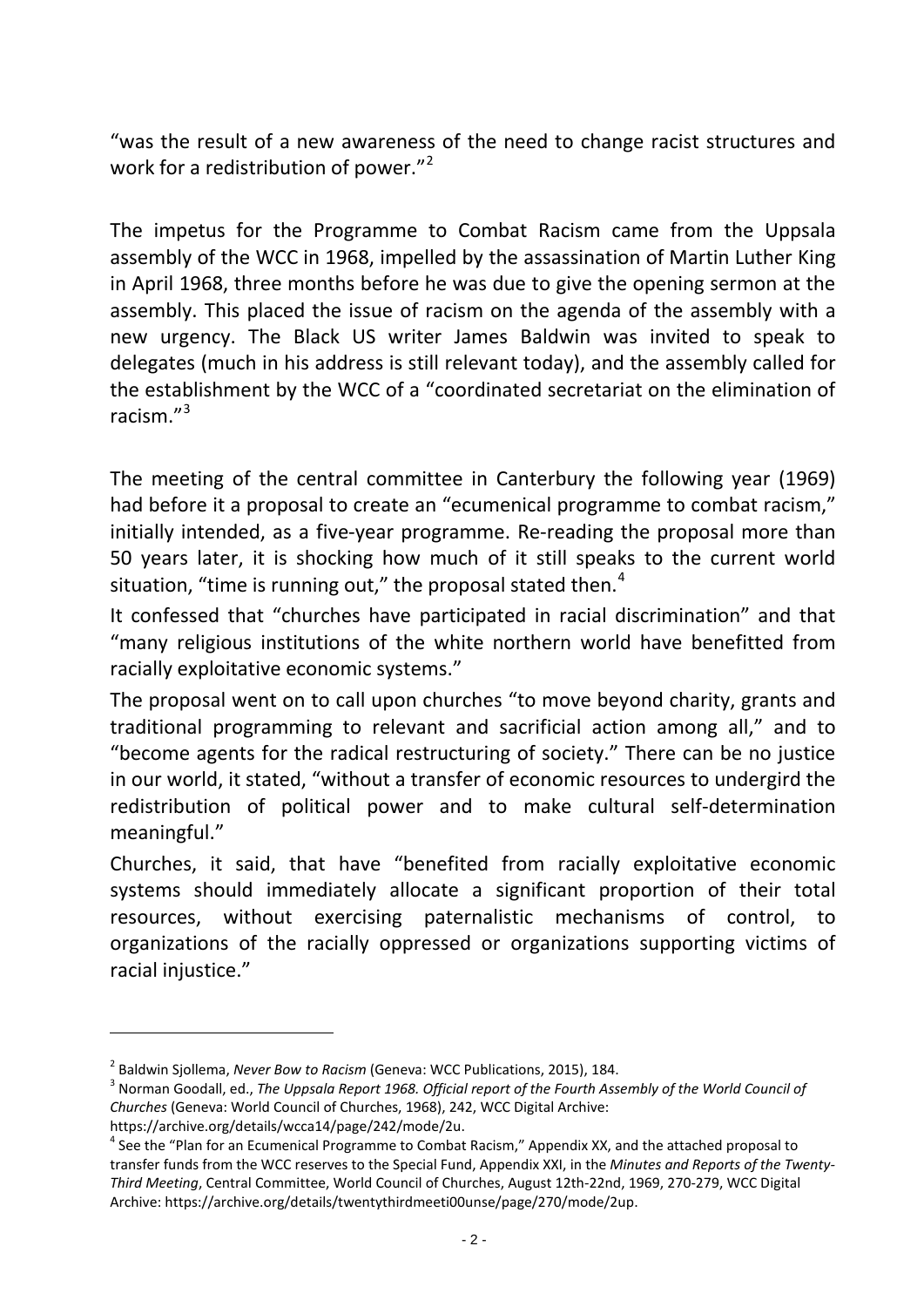Most crucially for the future programme of the World Council of Churches, it stated: "In this transfer of resources a corporate act by the ecumenical fellowship of churches can provide a significant moral lead."

For the World Council itself, this meant that alongside study programmes, consultations, and political action, a Special Fund was created to support organizations of oppressed racial groups or organizations supporting victims of racial injustice. The central committee decided  $-$  not without debate  $-$  that an initial US\$200,000 for the fund should come from the reserves of the WCC and that an appeal be sent to member churches for an additional US\$300,000, while the WCC executive committee was authorized to decide on the organizations to which the Special Fund be distributed.

The first grants from the Special Fund were decided upon at a meeting of the WCC executive committee in September 1970, at its meeting which happened to take place here in West Germany, at the Protestant Academy of your church of Hesse and Nassau at Arnoldshain. The grants included support to liberation movements in South Africa, Namibia, Mozambique, Angola, Guinea Bissau, and Zimbabwe.

The decision was condemned by the South African government but also led to immediate disagreement between the leadership of the Evangelical Church in Germany (EKD) and the World Council of Churches. The EKD council chairperson, Bishop Hermann Dietzfelbinger wrote to the WCC general secretary about the "extraordinary concern" of the EKD, and that "by no means a few church members [are] protesting energetically against" the decision.<sup>[5](#page-2-0)</sup> Two weeks later the EKD council noted that there was disagreement within the EKD about the grants and expressed the hope that the reply from the WCC would clarify the situation.

It was in this context that the synod of the Evangelical Church in Hesse and Nassau (EKHN) decided by a relatively narrow margin of 90 to 78 votes in October 1970 to give 100,000 German Marks from its budget to the Special Fund. This decision led to the bishops' conference of the United Evangelical Lutheran Church of Germany, chaired by Bishop Wölber of Hamburg, to accuse the EKHN of endangering "the unity of action of the EKD." The decision was also the focus of fierce criticism in the German media not least because of the fact that the liberation movements were engaged in armed struggle against colonial and racist structures, even though

<span id="page-2-0"></span><sup>&</sup>lt;sup>5</sup> This follows the detailed analysis of the responses of the churches in the two German states to the Programme to Combat Racism by Roger Williamson in his PhD: *Alternative Strategies? Reactions in the Two Germanies to the World Council of Churches' Programme to Combat Racism 1969–1975* (PhD Birmingham 1980). It is available for download at: https://ethos.bl.uk/OrderDetails.do?uin=uk.bl.ethos.291780.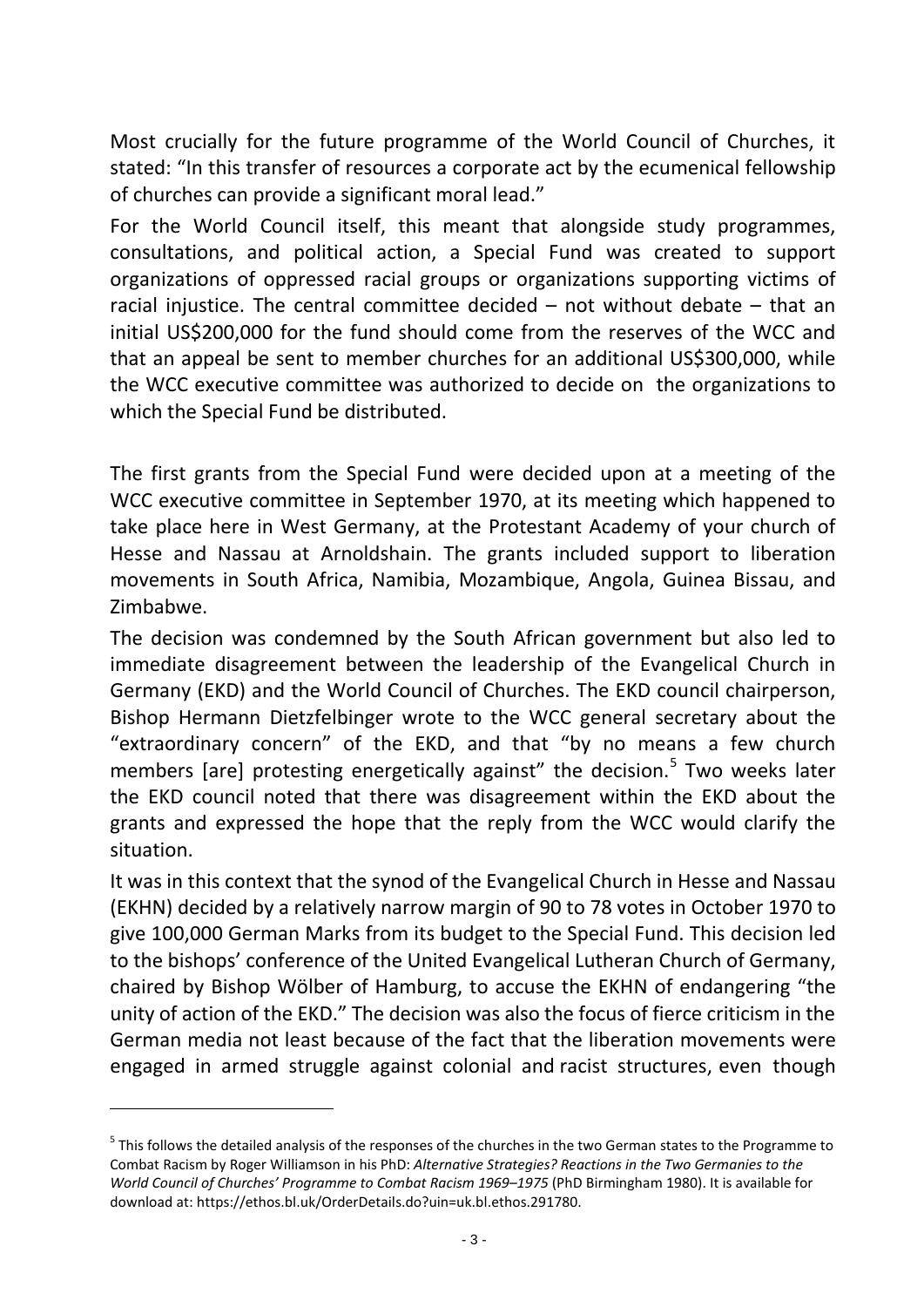the resolution of your synod stated that the funds were to be used for humanitarian purposes.

In this situation,<sup>[6](#page-3-0)</sup> and facing such criticism, the church of Hesse and Nassau could have decided to play down or even reconsider its decision, not least because some of the synod members had complained that church members in the congregations had been insufficiently informed. Instead, your church adopted a different strategy: not only did you mount an information campaign within your church to explain the decision and why it was necessary, but also about how the Evangelical Church in Hesse and Nassau was part of the worldwide ecumenical movement, and what this meant for the life of your church itself. There was an intensive programme of meetings – no fewer than 80 between the end of October and December 1970 – in the congregations and elsewhere both to explain the decision about the Special Fund and to raise awareness about the World Council of Churches, and the place of your church within it. The decision to support the Special Fund became a catalyst "that all levels of the church, from the church leadership of the EKD to the individual church member were dealing with the ecumenical movement. Even church members, whose membership was expressed mainly through regular payment of church tax, became involved to an extent never before seen with the global context of Christianity."<sup>7</sup> Th[e](#page-3-1) researcher Sebastian Tripp, in his study of the decision of the church in Hesse and Nassau, came to the conclusion that:

The decision of the WCC to support anti-colonial liberation movements and anti-apartheid groups in southern Africa with the Special Fund of the Programme to Combat Racism, as well as the decision of the church synod of the EKHN to provide this special fund with DM 100,000 from its regular budget, marked a turning point in the relationship between the local and global church. For the first time, a decision by the WCC was so far-reaching that it had a direct impact on the ground. The "globalization" of the church reached the local level.<sup>8</sup>

Against this background of c[o](#page-3-2)ntroversy five decades ago, the fact that in 2022, the 11th Assembly of the World Council of Churches is to be held in Germany, in Karlsruhe, shows how far we have travelled together in the past 50 years.

<span id="page-3-0"></span><sup>6</sup> This section follows Sebastian Tripp, "Das Programm zur Bekämpfung des Rassismus und die 'Glokalisierung' der Kirchen," in *Globalisierung der Kirchen: Der Ökumenische Rat der Kirchen und die Entdeckung der Dritten Welt in den 1960er und 1970er Jahren*, ed. Katharina Kunter and Annegreth Schilling (Göttingen: Vandenhoeck & Ruprecht, 2014), 297–312.

<span id="page-3-1"></span> $<sup>7</sup>$  Ibid., 307</sup>

<span id="page-3-2"></span> $^8$  Ibid., 308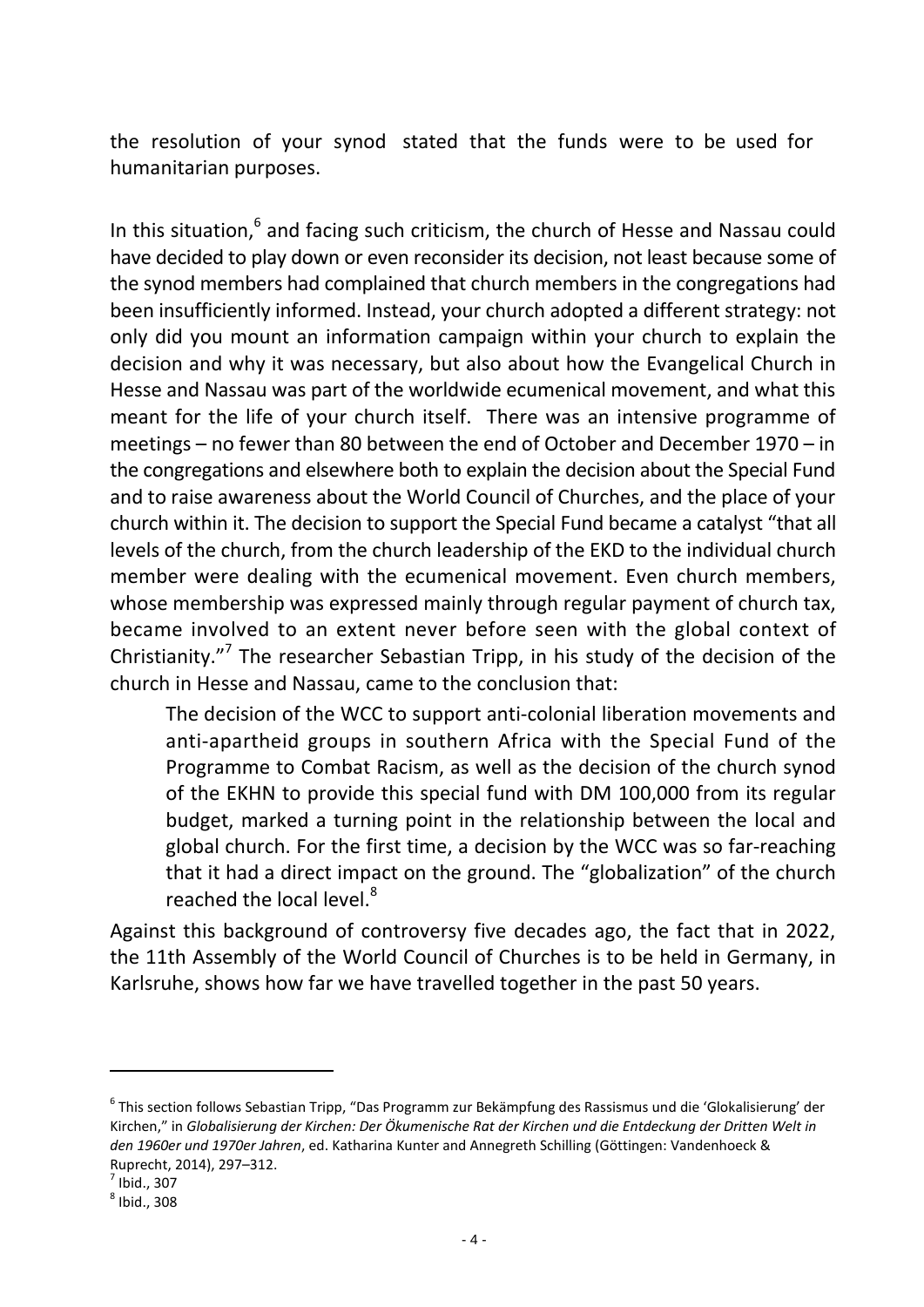Of course, there is much more that could be said about the Programme to Combat Racism. Later the controversy included also the appeal to boycott banks that were engaged in loans to South Africa. The programme and its special fund were, as the assessment of the first five years put it, "A Small Beginning."<sup>[9](#page-4-0)</sup> Yet between 1970 and 1990 some US\$9.2 million were granted by the Special Fund to organizations in different parts of the world, focusing mainly on Southern Africa, but also including grants, for example, to Indigenous people such as Aborigines in Australia, Maoris in New Zealand, the Inuit in Canada, Native Americans in the United States, to many indigenous peasant groups on Latin America, as well as to other organizations.<sup>[10](#page-4-1)</sup>

I mentioned earlier how the apartheid government of South Africa came to power shortly before the first assembly of the WCC in Amsterdam in 1948. Four decades later, shortly after his release from prison, Nelson Mandela visited the WCC in Geneva in 1990. In 1994 the World Council was able to hold its central committee in Johannesburg, shortly before the first democratic elections in South Africa, and in 1998 Nelson Mandela addressed the 8th Assembly of the WCC in Harare, on the WCC's 50th anniversary:

When . . . you initiated the Programme to Combat Racism and the Special Fund to support liberation movements, you showed that yours was not merely the charitable support of distant benefactors, but a joint struggle for shared aspirations," he said. "Above all, you respected the judgment of the oppressed as to what were the most appropriate means for attaining their freedom. For that true solidarity, the people of South and Southern Africa will always remember the WCC with gratitude.<sup>[11](#page-4-2)</sup>

The end of apartheid, however, did not mean the end of racism. I have mentioned already just how much that was in the proposal in 1969 to create the Programme to Combat Racism is still – shockingly – relevant today. This is something which we have become aware of yet again in our Pilgrimage of Justice and Peace that began at our assembly in Busan in 2013, and where the issue of racism has been a focus. Xenophobia, racism and populist nationalism gain momentum every day, as we have been reminded by the Black Lives Matter movement, and like a bushfire, they are becoming widespread. Xenophobia has caused division, claimed lives,

<span id="page-4-0"></span><sup>9</sup> Elisabeth Adler, *A Small beginning: An Assessment of the first five years of the Programme to Combat Racism*  (Geneva: World Council of Churches, 1974).<br><sup>10</sup> Sjollema, Never Bow to Racism, 76, 121,

<span id="page-4-1"></span>

<span id="page-4-2"></span><sup>&</sup>lt;sup>11</sup> "Address by President Nelson Mandela," in *Together on the Way: Official Report of the Eight Assembly of the World Council Of Churches*, ed. Diane Kessler (Geneva: WCC Publications, 1999), 228, WCC Digital Archive: https://archive.org/details/wcca25/page/228/mode/2up.